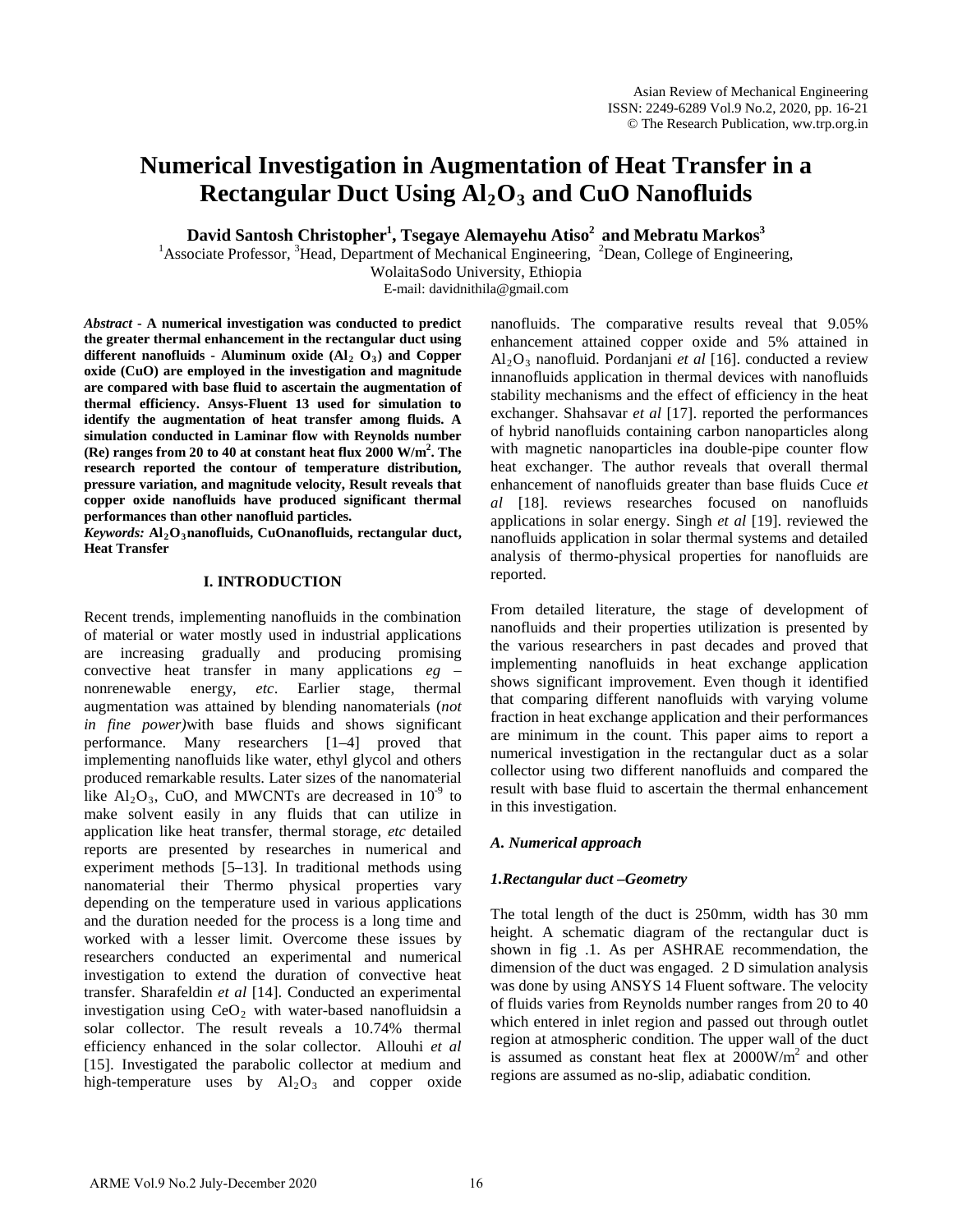

Fig. 1 Schematic diagram of a rectangular duct

#### *2. Grid independent study*

In the numerical investigation, distributing the size of the test section into the small region is imperative to predict the accuracy of heat transfer. Different meshing sizes are shown in fig.2. Identifying element size in simulation investigation inveterate by grid-independent test. In a rectangular duct with base fluid, four different sizes are used to confirm the element size and it is confirmed by temperature distribution results. Detailed values are shown in table [1]. From the analysis, the element size 30,832was taken for further investigation.





(b) Fig.2 Grid independent study of rectangular duct- a) normal meshing b) fine meshing

| Sl. No. | <b>Element</b> size<br>/(mm) | Cell in<br>number | <b>Temperature</b><br>(K) |
|---------|------------------------------|-------------------|---------------------------|
|         | 0.08                         | 18,957            | 296.5                     |
| 2       | 0.07                         | 21,451            | 297.9                     |
| 3       | 0.06                         | 27,658            | 299.7                     |
|         | 0.05                         | 30,832            | 300.2                     |

## *3. Solution*

Boundary conditions and simulation models are employed in this solution part. Initially, meshing size convergent and boundary naming regions are identified and values for base fluids are initialized in this pre-solution. Laminar – Viscous flow, assumed in the inlet region at a velocity of fluids varied from Reynolds number ranges from 20 to 40. Outlet fixed as atmospheric pressure condition. The upper wall is assumed as  $2000W/m^2$  Heat flex and the remaining region is adiabatic condition. Depend upon fluid volume fraction and thermo physical condition of nanofluids the temperature varies and applied at the thermal conversion part in the upper wall. In the post solution operation the SIMPLE -pressure discretized methods opted for investigation. In monitoring, residual selected at  $10^{-6}$  to predict the values are very accurate. Later, initialization is done with the selected condition and calculated the setup in the given conditions.

#### **II. RESULT AND DISCUSSION**

#### *A. Contour Plot of Velocity Distribution*

In the numerical investigation, the fluid flow inside the rectangular duct is varied on Reynolds number ranges from 20 to 40. Maximum temperature convection is possible by increasing Reynolds number ranges. To identify the higher thermal variation in base fluids with engaged nanofluids the velocity distribution diagram can be evidence to trace the local heat transfer in the duct. Detailed velocity circulation inside the rectangular duct as shown in fig  $.3.1$  to  $3.3$  [a - c]. It shows that maximum velocity has yield minimum heat transfer than lower Reynolds number in all fluids. Among them, copper oxide has significant thermal performances in all ranges Reynolds number than other fluids.



Fig.3.1 Velocity distribution of base fluids with different Reynolds number, a)Re 20 b) Re 30 c)Re 40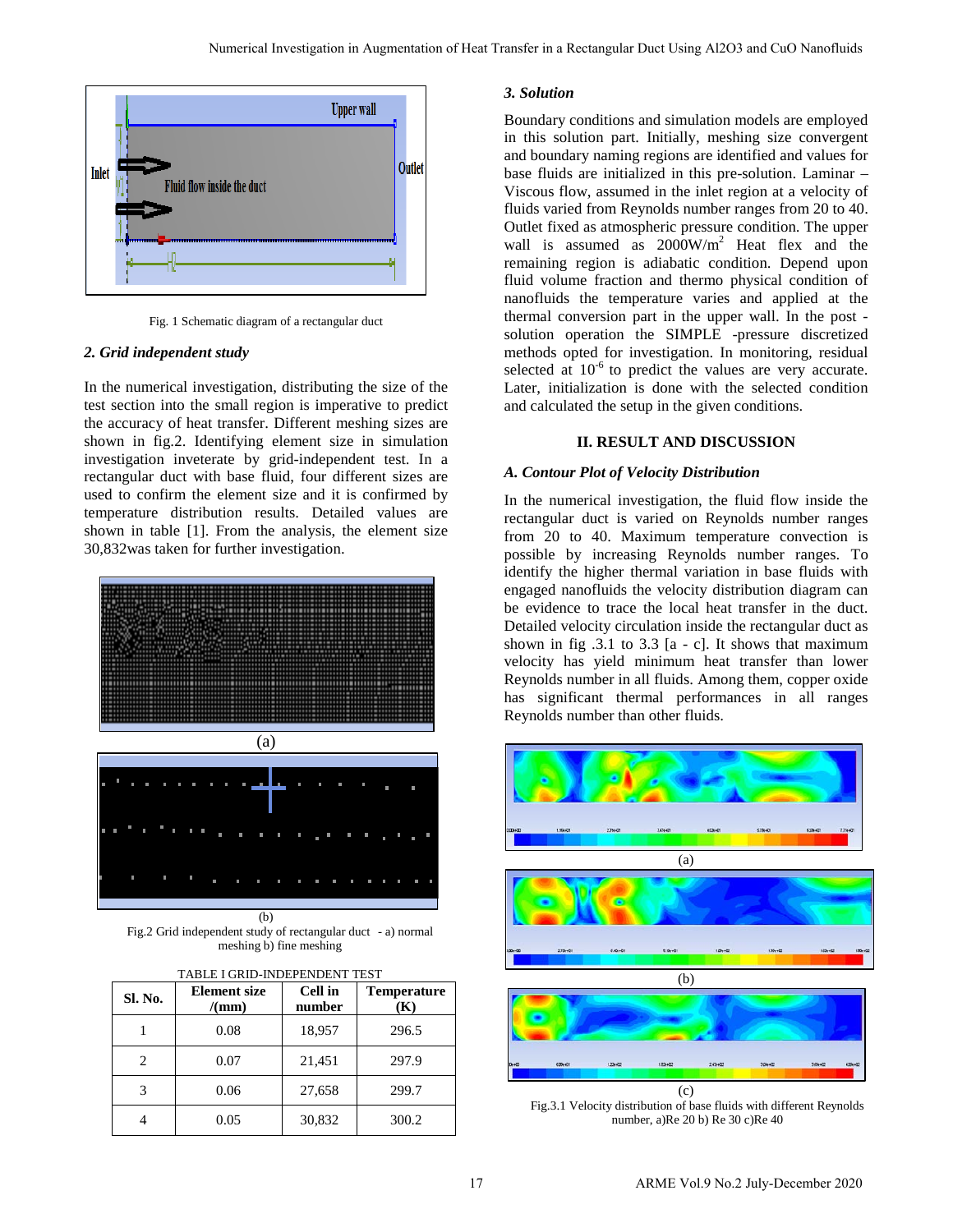

# *B. Contour Plot of Pressure Distribution*

It's also imperative in a fluent simulation that maximum friction factor can measure by pressure distribution contour diagram as shown in fig. 4.1 to 4.3 [a-c].It was observed that based fluids have a wide range of friction accorded closer to the wall surface than flow direction in all Reynolds numbers. In performances of nanofluids, the condition shows lesser pressure drop occurred in wall surface, causes to discharge maximum heat energy in the minimum velocity of fluid flow inside the duct. The outcome of this has not desired a higher pumping power for fluid flow inside the duct. The  $Al_2$  O<sub>3</sub> contour illustrates that pressure distribution occurred maximum is closer to the inner region and flow after middle portion as smooth distribution causes minimum heat losses than other fluids and it has formed significant performances in a range of Reynolds number.



Fig.4.1 Pressure distribution of base fluids with different Reynolds number. a) Re 20 b) Re 30 c)Re 40





 $-273e+11$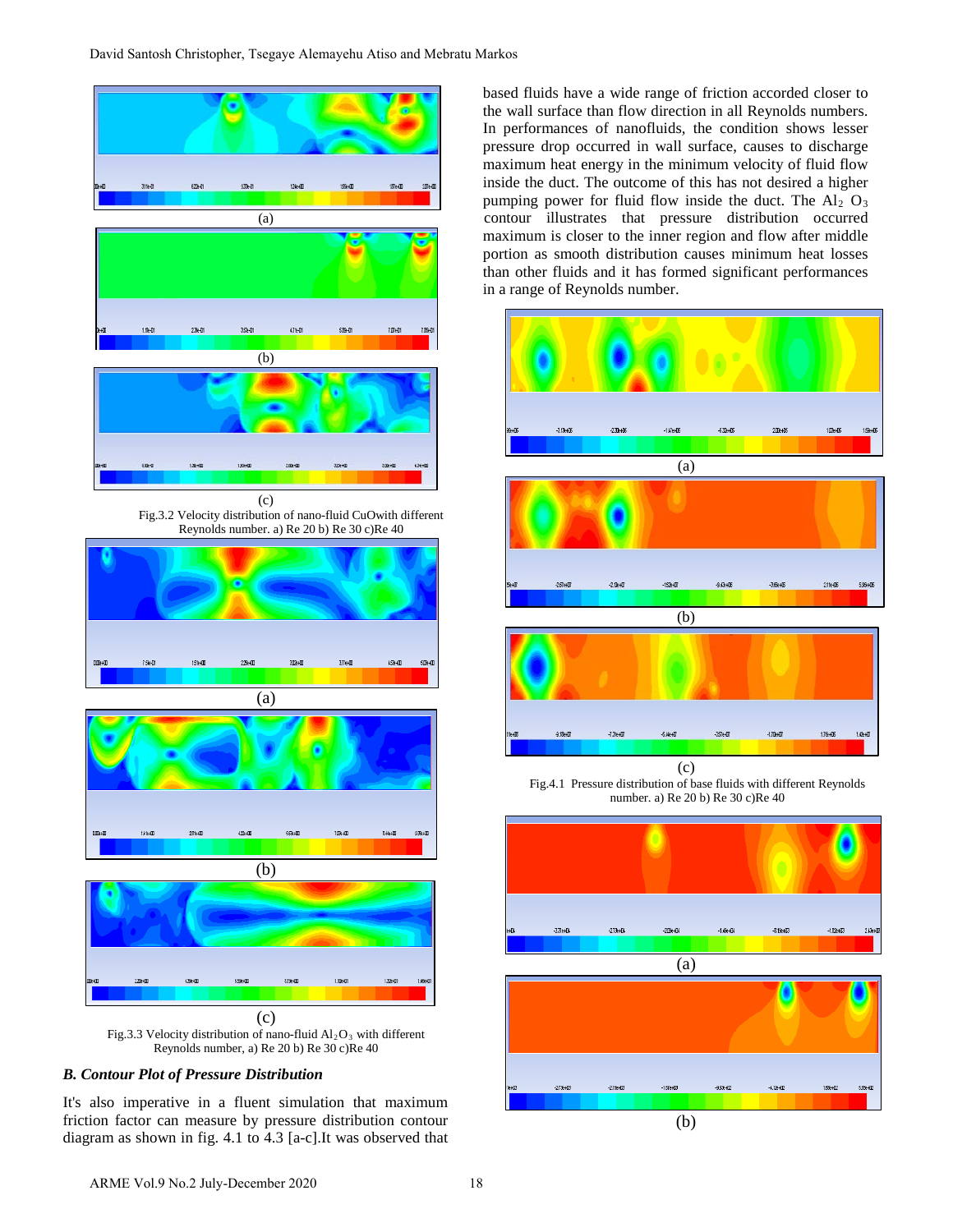

Fig.4.2 Pressure distribution of nano-fluid CuOwith different Reynolds number. a) Re 20 b) Re 30 c)Re 40





# *C. Contour Plot of Temperature Distribution (Internal Energy)*

The prominent portion of this investigation is the heat distribution ratio among nanofluids compared with base fluids. The comprehensive temperature distribution is shown in fig 5.1 to 5.3 [a-c]. The simulation result reveals that copper oxide has shown significant performances than others owing to it has maximum thermal conductivity has to produce a higher heat distribution ratio, it can be observed in 5.2 [a-c] that the center portion of duct and lower wall surface region has distributing maximum heat energy than other fluids in all ranges of Reynolds number and produced better thermal efficiency than others.







Fig.5.1 Temperature distribution of base fluids with different Reynolds number. a) Re 20 b) Re 30 c) Re 40



(c) Fig.5.2 Temperature distribution of nano-fluid CuOwith different Re No. a) Re 20 b) Re 30 c)Re 40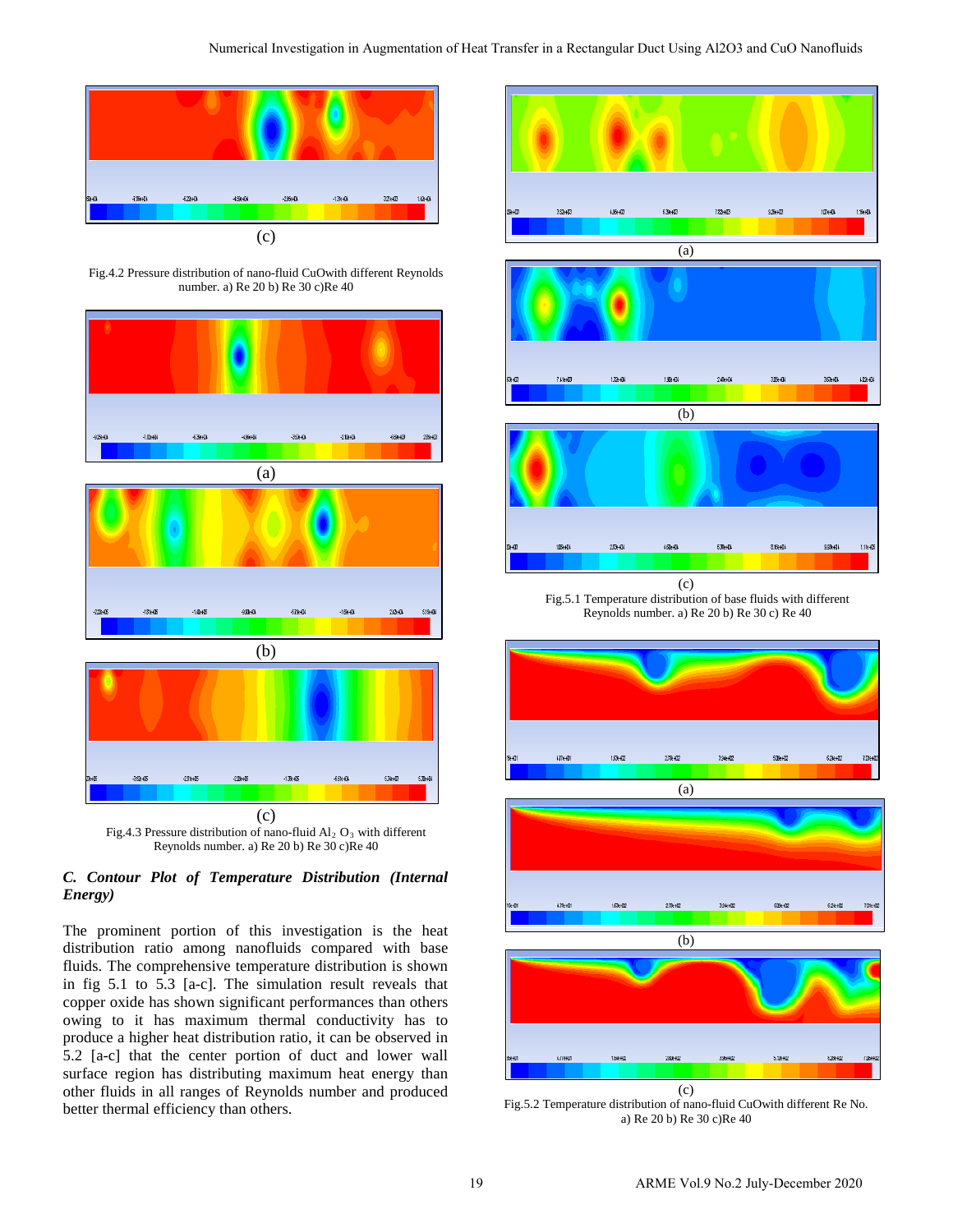

Fig.5.3 Temperature distribution of nano-fluid  $Al_2 O_3$  with different Re No. a) Re 20 b) Re 30 c)Re 40

In fig. 6 illustrate the persistent distribution of temperature in the duct and heat transfer is measured values are recorded in all direction. It is clear evidence to present the gradual increase of transfer heat takes place inside to outlet direction. It also, understands that implementing nanofluids in heat transfer application steady increment will occur.



Fig .6 Energy and x,y z velocity values

#### **III. CONCLUSION**

The simulation analysis was carried out to investigate the performances of nanofluids in convective heat transfer. It has produced significant thermal performance than base fluids and simulation analysis is evaluated to confirm the heat transfer performances by varying Reynolds number. From the investigation, copper oxide has produced maximum temperature distribution than other fluids, so it is recommended to implement or blend with base fluids or further investigation with different nanofluids with varying volume fractions for the application of heat transfer.

#### **REFERENCES**

- [1] SUS Choi , ZG Zhang , W. Yu , FE Lockwood and EA Grulke. "Anomalous thermal conductivity enhancement in nanotube suspensions," *ApplPhysLett* , Vol.79, No14,pp 2252-4. 2001.
- [2] W. Duangthongsuk and S. Wongwises. "Measurement of temperature-dependent thermal conductivity and viscosity of TiO2 water nanofluids," *ExpTherm Fluid Sci,*Vol*.*33 No.4, pp706–14. 2009.
- [3] C.K. Leong, and DDL. Chung. "Carbon black dispersions as thermal pastes that surpass solder in providing high thermal contact conductance," *Carbon*, Vol.41, No.13, pp.2459–69. 2003.
- [4] J.F. Feldhoff ,K.Schmitz, M. Eck. L. Schnatbaum-Laumann, D. Laing, F. Ortiz-Vives and J. Schulte-Fischedick. "Comparative system analysis of direct steam generation and synthetic oil parabolic trough power plants with integrated thermal storage," *Sol Energy*, Vol.86, No.1, pp.520–30. 2012
- [5] C.A.Nieto de Castro, M.J.V. Lourenco, A.P.C. Ribeiro, E. Langa, S.I.C.Vieira and P.Goodrich, et al. "Thermal properties of ionic liquids and ionanofluids of imidazolium and pyrrolidinium liquids," *J Chem Eng Data*, Vol.55,pp.653–61. 2010.
- [6] B. Wang, X.Wang, W.Lou and J. Hao. "Ionic liquid-based stable nanofluids containing gold nanoparticles," *J Colloid Interface Sci*, Vol..362, pp.5–14. 2011.
- [7] B. Wang, X. Wang, W. Lou and J. Hao. "Rheological and tribological properties of ionic liquid-based nanofluids containing functionalized multi-walled carbon nanotubes," *J PhysChem C*;2010, Vol..114,pp.8749–54. 2010
- [8] C.S. Jwo, H. Change, T.P. Teng, M.J. Kao, and Y.T. Guo, "A study on the effects of temperature and volume fraction on thermal conductivity of copper oxide nanofluid. 25650 North Lewis Way, Stevenson Ranch, CA 9138-1439, United States: American Scientific Publishers; 2007. pp. 2161 -2166. 2007.
- [9] L.J. Cheng ,L.J. Guo, " Ionic current rectification, breakdown, and switching in heterogeneous oxide nanofluidic devices," ACS Nano;2009,Vol..3, pp.575–84. 2009
- [10] C.Y. Lin, J.C. Wang, T.C. Chen, "Analysis of suspension and heat transfer characteristics of Al2O3 nanofluids prepared through ultrasonic vibration," *Appl Energy*; Vol..88, pp.4527–33. 2011.
- [11] T. Yousefi , F. Veysi , E. Shojaeizadeh and S. Zinadini. "An experimental investigation on the effect of Al2O3-H2O nanofluid on the efficiency of flat-plate solar collectors," *Renewable Energy* Vol..39, pp.293–8. 2012.
- [12] H. Chang, M.J. Kao, Y.C. Chang and D.Y. Huang, "A new approach of synthesis of Al2O3 nanofluid. In: 3rd Workshop on metastable and nanostructured materials, NANOMAT 2006, June 5, 2006 - June 8, 2006. Rio de Janeiro, Brazil: Trans Tech Publications Ltd; 2008. pp.155-161.2006.
- [13] J. Liu , F. Wang, L. Zhang, X. Fang and Z.Zhang. "Thermodynamic properties and thermal stability of ionic liquid-based nanofluids containing Graphene as advanced heat transfer fluids for medium-tohigh-temperature applications*," Elsevier - Renewable Energy*; Vol. 63(2014), pp.519–23. 2014.
- [14] M.A. Sharafeldin, "Grof G. Experimental investigation of flat plate solar collector using CeO2-water nanofluid. Energy Conv Manage-Elsevier Vol.155, pp. 32–41. https://doi.org/10.1016/j.enconman.2017.10.070. 2018.
- [15] A. Allouhi , M.B.Amine ,R. Saidur ,T. Kousksou and A.Jamil , " Energy and exergy analyses of a parabolic trough collector operated with nanofluids for medium and high temperature applications," *Energy Conv Manage-Elsevier* , Vol.155,pp.201–17. 2018. https://doi.org/10.1016/j.enconman.2017.10.059.
- [16] A. HajatzadehPordanjani , S. Aghakhani , M. Afrand , B. Mahmoudi , O.Mahian and S.Wongwises , "An updated review on application of nanofluids in heat exchangers for saving energy," *Energy Convers Manage* 2019;198:111886. https://doi.org/ 10.1016/j.enconman.2019.111886.